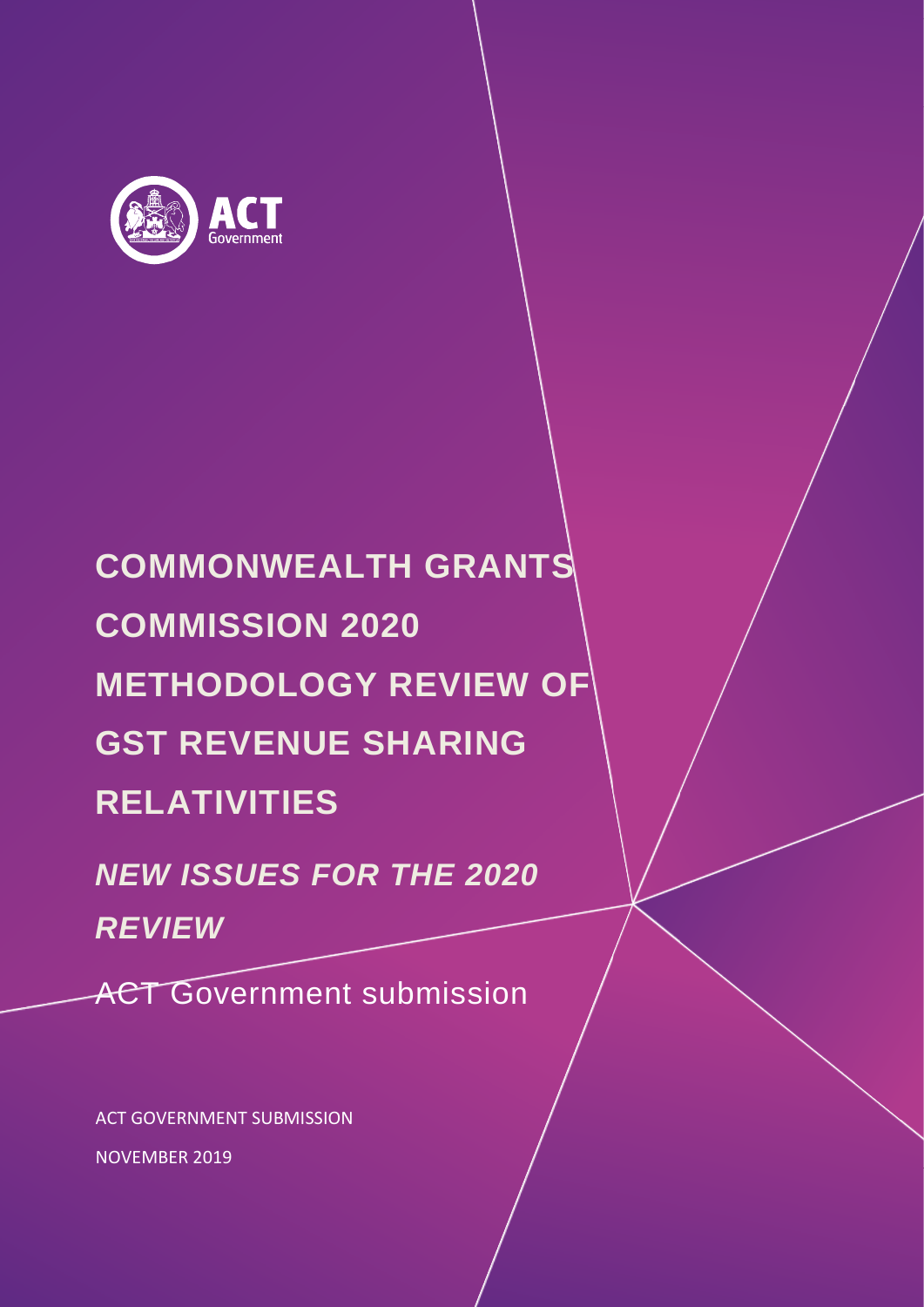**ACT GOVERNMENT RESPONSE ON COMMONWEALTH GRANTS COMMISSION 2020 REVIEW OF GST REVENUE SHARING RELATIVITIES NEW ISSUES DISCUSSION PAPER**

**THIS PAGE LEFT BLANK INTENTIONALLY**

For questions and enquires regarding this ACT Government response please contact Atreya Banerjee on (02) 6205 4659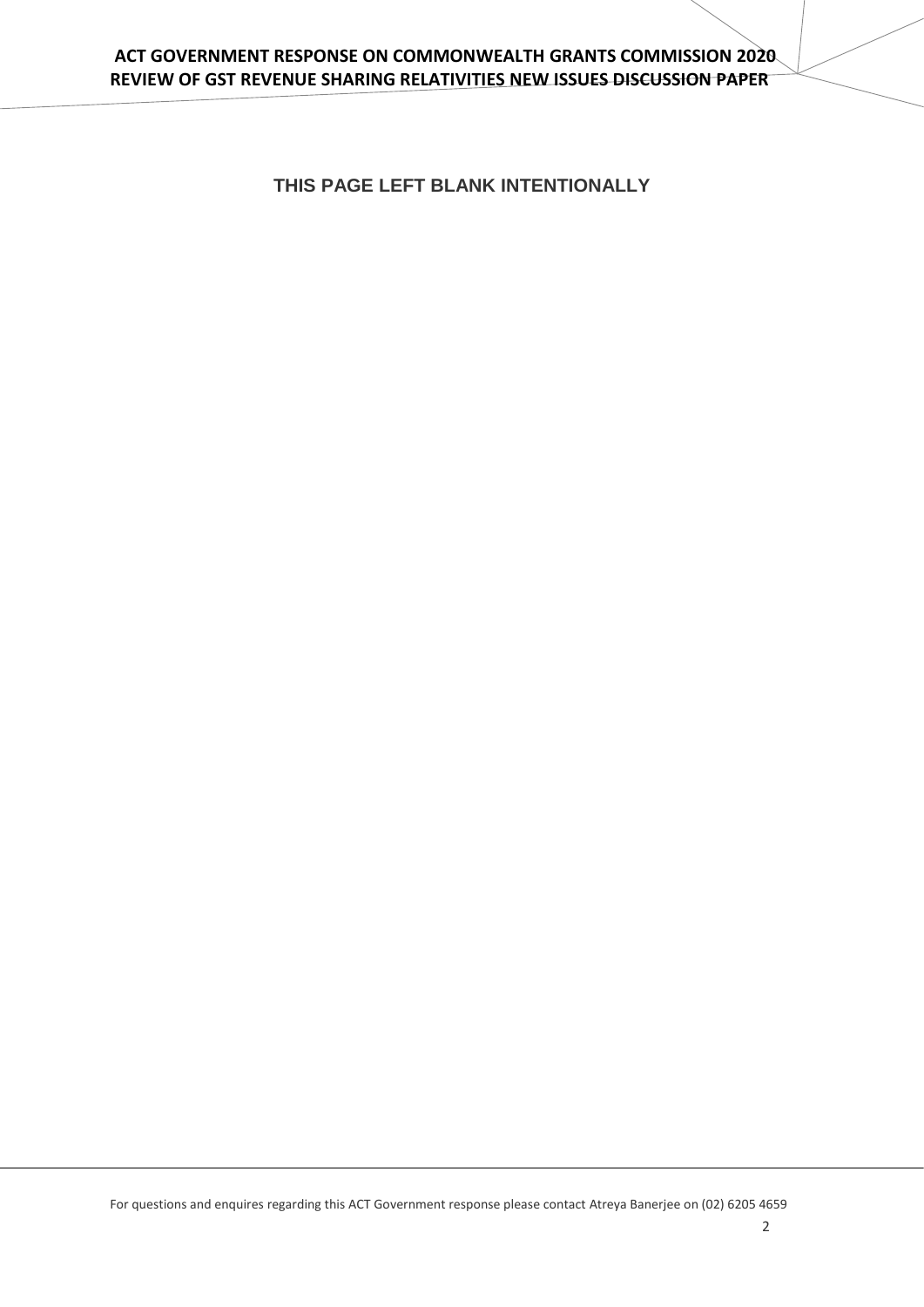# **CONTENTS**

| 5                                                           |
|-------------------------------------------------------------|
| <b>NEW ISSUES FOR THE 2020 REVIEW  5</b>                    |
| WELFARE ASSESSMENT – TREATMENT OF NATIONAL DISABILITY SPP 5 |
|                                                             |
|                                                             |
|                                                             |
|                                                             |
|                                                             |
|                                                             |
|                                                             |
|                                                             |
|                                                             |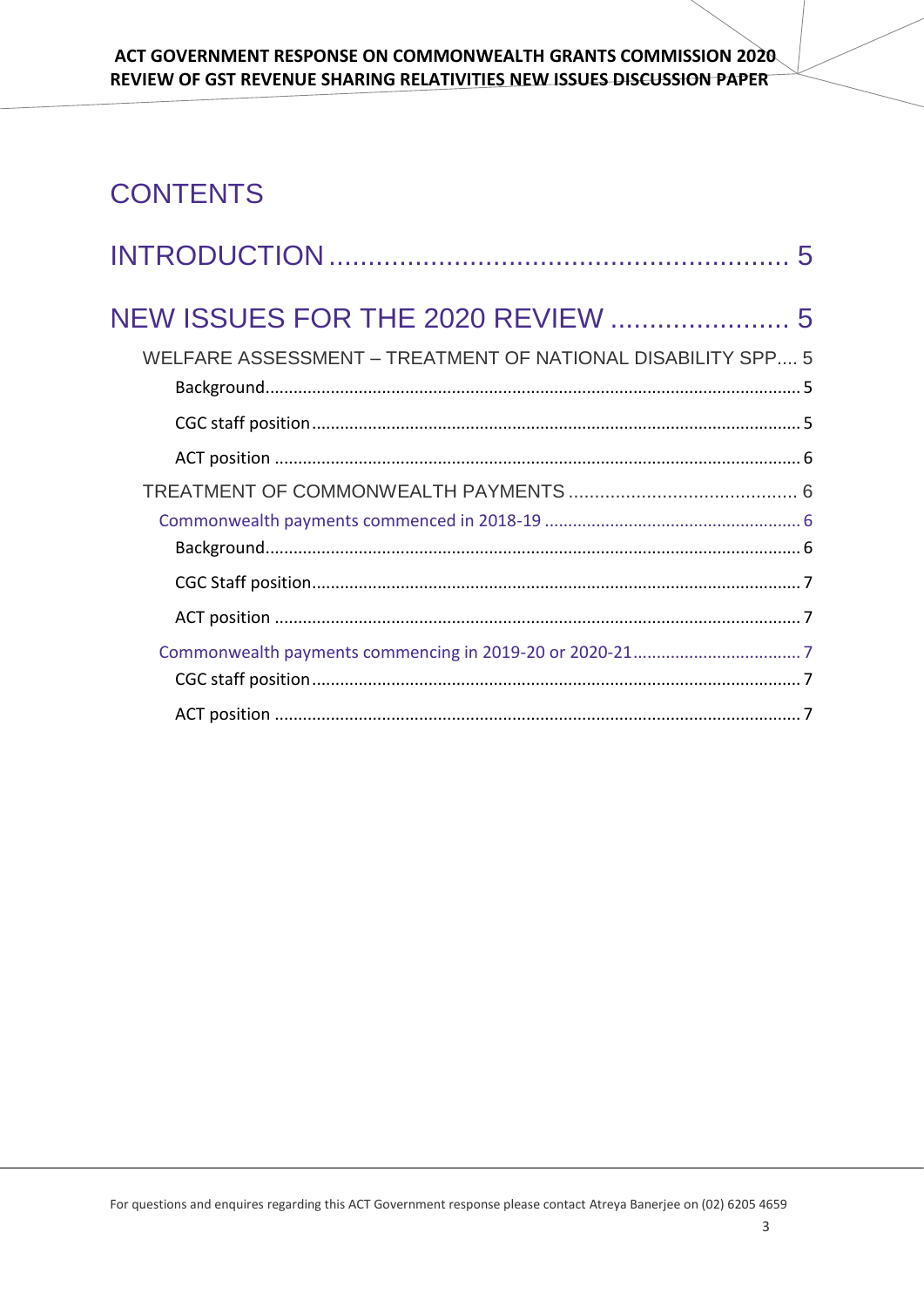**ACT GOVERNMENT RESPONSE ON COMMONWEALTH GRANTS COMMISSION 2020 REVIEW OF GST REVENUE SHARING RELATIVITIES NEW ISSUES DISCUSSION PAPER**

**THIS PAGE LEFT BLANK INTENTIONALLY**

For questions and enquires regarding this ACT Government response please contact Atreya Banerjee on (02) 6205 4659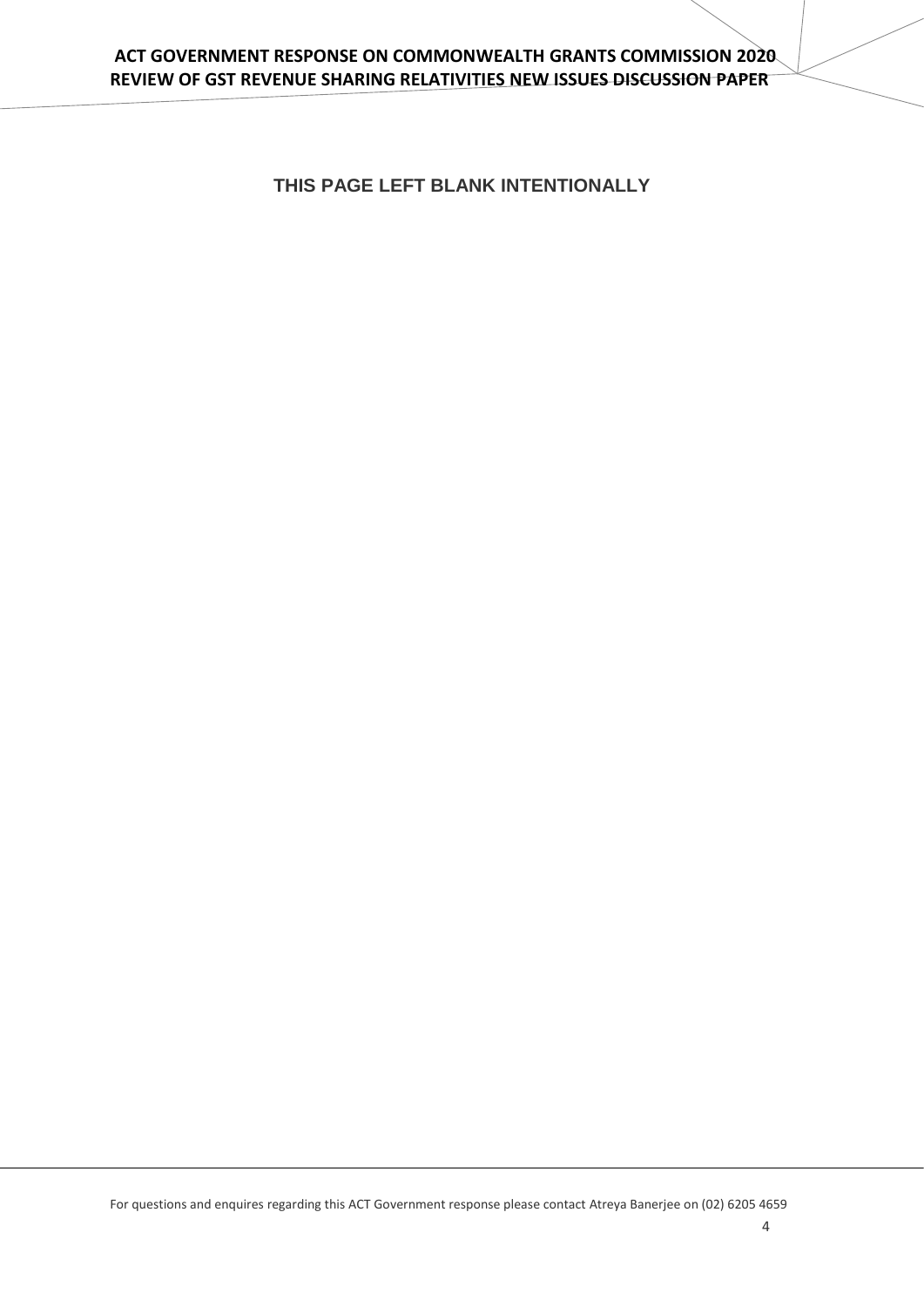# <span id="page-4-0"></span>**INTRODUCTION**

The Commonwealth Grants Commission (CGC) carries out a comprehensive review of the methods it employs to determine Goods and Services Tax (GST) revenue sharing relativities for states and territories (states) once every five years. The final report of the current *2020 Methodology Review of GST Revenue Sharing Relativities* (2020 Review) is scheduled to be released by 28 February 2020 and the methods recommended will be used to distribute the GST revenue among jurisdictions from 2020-21 to 2024-25, if agreed by the Federal Treasurer.

This New Issues staff discussion paper, CGC 2019-01-S released on 8 October 2019, is part of an ongoing process of consultation since 2016-17 involving a range of consultations and staff and Commission papers. The paper sets out new issues identified by the Commission staff that are relevant for the 2020 Review arising from a review of jurisdictions' 2019-20 Budget papers.

The ACT welcomes the opportunity to comment on the range of issues that Commission staff have identified and provides its views below.

# <span id="page-4-1"></span>NEW ISSUES FOR THE 2020 REVIEW

### <span id="page-4-2"></span>**WELFARE ASSESSMENT – TREATMENT OF NATIONAL DISABILITY SPP**

### <span id="page-4-3"></span>*Background*

The change in arrangements for disability services due to the implementation of the National Disability Insurance Scheme (NDIS) has always been considered a major change in federal financial relations. Hence, backcasting has been used and the quantum and distribution of payments in the application year (as opposed to the assessment year) has played a key role in the assessment of expenses in the NDIS component of the Welfare category.

In the 2019 Update, the assessment of state expenses on NDIS was based on full scheme implementation in 2019-20 and treated equal per capita (EPC) on the basis of state populations in the 2011 Census. In 2020-21, the application year for the 2020 Review, transition to NDIS will mostly be complete and Commonwealth support for disability services will be through payments to the National Disability Insurance Agency (NDIA). The National Disability Specific Purpose Payment (SPP) will cease.

The new issue for this update is how the National Disability SPP should be treated from an equalisation perspective, given that the NDIS full scheme is expected to be implemented across all states before the onset of the application year 2020-21. Up to and including the 2019 Update, the payment to states through the National Disability SPP has had an impact on the GST distribution.

### <span id="page-4-4"></span>*CGC staff position*

CGC staff propose to recommend the Commission assess the National Disability SPP on an equal per capita (EPC) basis because in the application year all states will have largely completed their transition to the NDIS.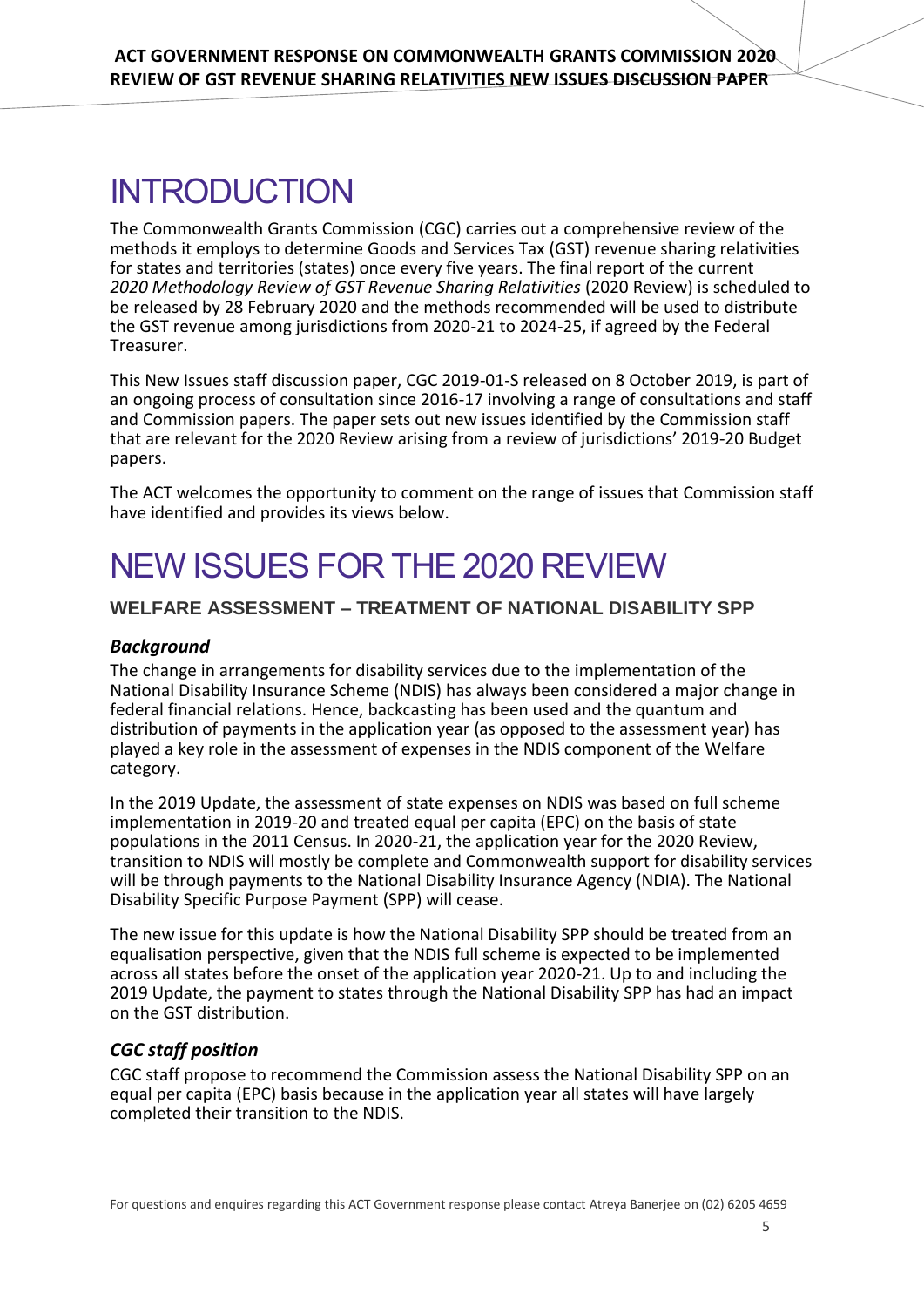### <span id="page-5-0"></span>*ACT position*

The ACT supports the CGC staff position. We note the CGC backcasts the Commonwealth payments associated with NDIS and from 2020-21, the application year of the 2020 Review, there are no Commonwealth payments to the states to support NDIS. Further, the NDIS expenses are assessed on the basis of state population shares since state contributions are determined through that method. Hence, we consider it both logical and fair that since the only remaining Commonwealth payment to the states for NDIS, the National Disability SPP, will cease from 2020-21 onwards, such payment should be distributed equal per capita in all the assessment years till the 2019-20 assessment year drops off from the Update process, i.e. in the *GST Revenue Sharing Relativities 2024 Update*.

## <span id="page-5-1"></span>**TREATMENT OF COMMONWEALTH PAYMENTS**

#### <span id="page-5-2"></span>Commonwealth payments commenced in 2018-19

#### <span id="page-5-3"></span>*Background*

CGC staff used the Commonwealth's Final Budget Outcome (FBO) 2018-19 to examine the Commonwealth payments that commenced in 2018-19. They have proposed the equalisation treatment of the payments in Attachment A, Table A-1 of the New Issues discussion paper using the following guideline adopted in the 2020 Review (which is the same as the guideline in the 2015 Review):

*payments which support State services, and for which expenditure needs are assessed (inclusive of deliberative EPC assessments), will impact on State fiscal capacities.*

For a payment having multiple components, if the Commission decides that one or more components should not impact states' fiscal capacities, CGC staff will collect information to split the payments so that the correct treatment can be applied to each component.

The 2020 ToR received to date have not provided any directions on the treatment of particular payments. However, ToR for the 2019 Update quarantined the following payments that commenced in 2018-19:

- payments relating to the Project Agreement for the Health Innovation Fund Stage 1;
- payments to the ACT relating to the Project Agreement for the expansion of Clare Holland House;
- payments to the Northern Territory of up to \$550 million over 5 years for Remote Indigenous Housing commencing in 2018-19;
- payments for the additional general revenue assistance relating to GST transitional support and top-up payments under the Commonwealth's HFE reform package (to commence in 2019-20);
	- o Western Australia has already received payment worth \$434 million scheduled for 2019-20 in 2018-19; and
- payments to South Australia for a Proton Beam Therapy Facility, though the FBO for 2018-19 did not record any payment to South Australia on account of this.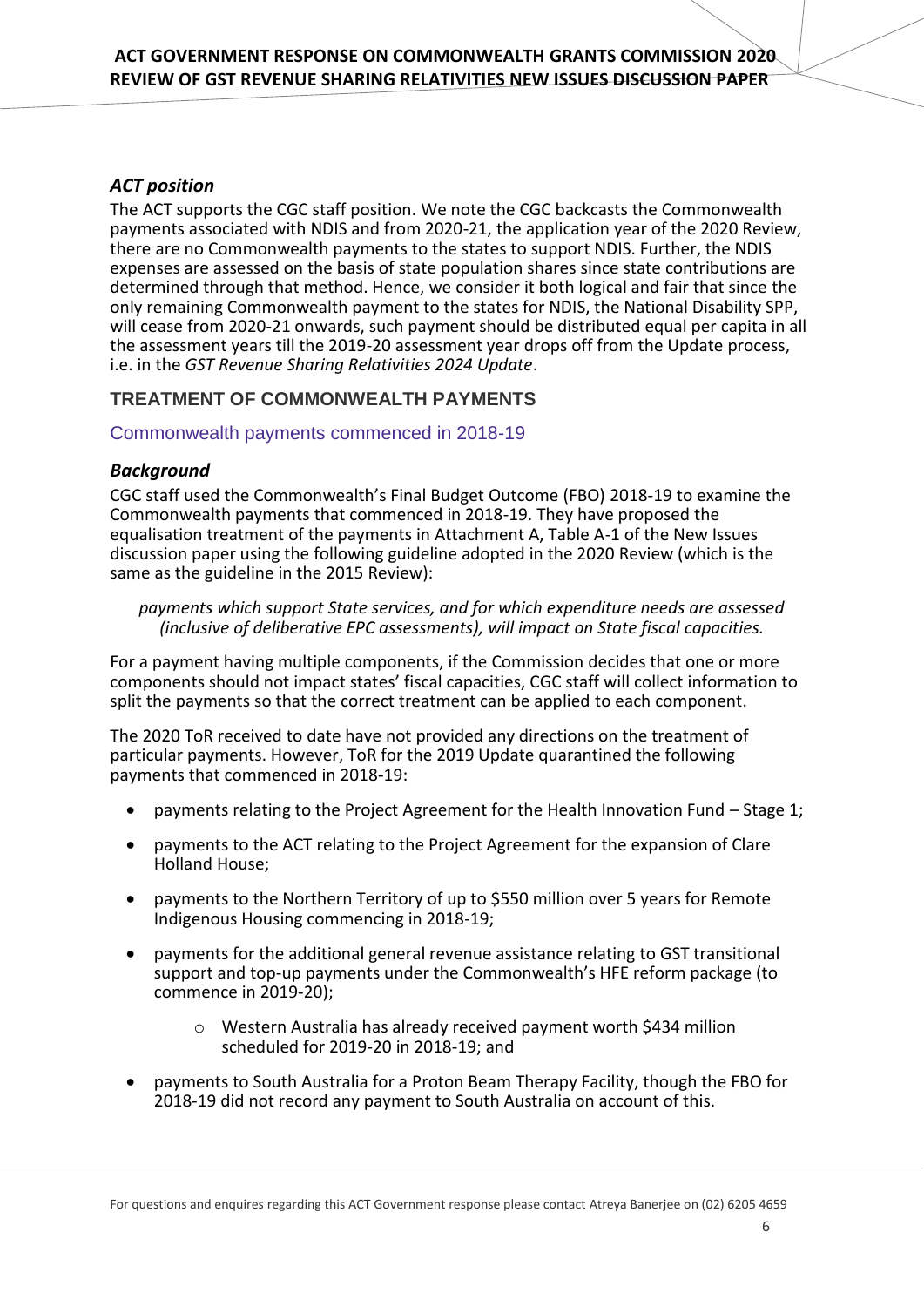CGC staff have received preliminary advice from the Commonwealth Treasury that supplementary ToR for the 2020 Review will ask the CGC to exclude payments worth \$56 million to Tasmania on account of the Marinus Link to be excluded from the calculation of state fiscal capacities. While such supplementary ToR have not been issued yet, CGC staff have indicated that their recommendation to the Commission will be for the payment to not impact state fiscal capacities since corresponding needs are not assessed.

#### <span id="page-6-0"></span>*CGC Staff position*

The CGC staff have recommended that out of the 17 Commonwealth payments initiated in 2018-19:

- Three payments, with a total value of \$104.2 million, would impact states' fiscal capacities;
- Two payments, with a total value of \$10 million, would partially impact states' fiscal capacities; and
- Twelve payments, with a total value of \$907.4 million, would not impact states' fiscal capacities for reasons ranging from 2019 Update ToR to whether needs are assessed.

### <span id="page-6-1"></span>*ACT position*

The ACT agrees the rationale of CGC staff for the impact/no impact treatment of these payments.

### <span id="page-6-2"></span>Commonwealth payments commencing in 2019-20 or 2020-21

### <span id="page-6-3"></span>*CGC staff position*

CGC staff have presented a list of new payments that will commence in 2019-20 or 2020-21 in Attachment A, Table A-2 in the New Issues discussion paper. While the payments shown will impact the application year for the 2020 Review, 2020-21, CGC staff argue that none of the payments represents a significant change in federal financial arrangements and hence, they do not intend to recommend to the Commission that any of the payments be backcast. They propose to consider the treatment of the payments in the relevant updates.

#### <span id="page-6-4"></span>*ACT position*

The ACT agrees with the CGC staff that none of the payments commencing in 2019-20 or 2020-21 represents a significant change in federal financial arrangements and hence, need not be backcast. That said, we note the significant number of new city/regional deals in the payments and consider that since infrastructure investment needs of states are assessed in the Investment category, these city/regional deals should be considered as having impacts on states' fiscal capacities in the relevant Updates.